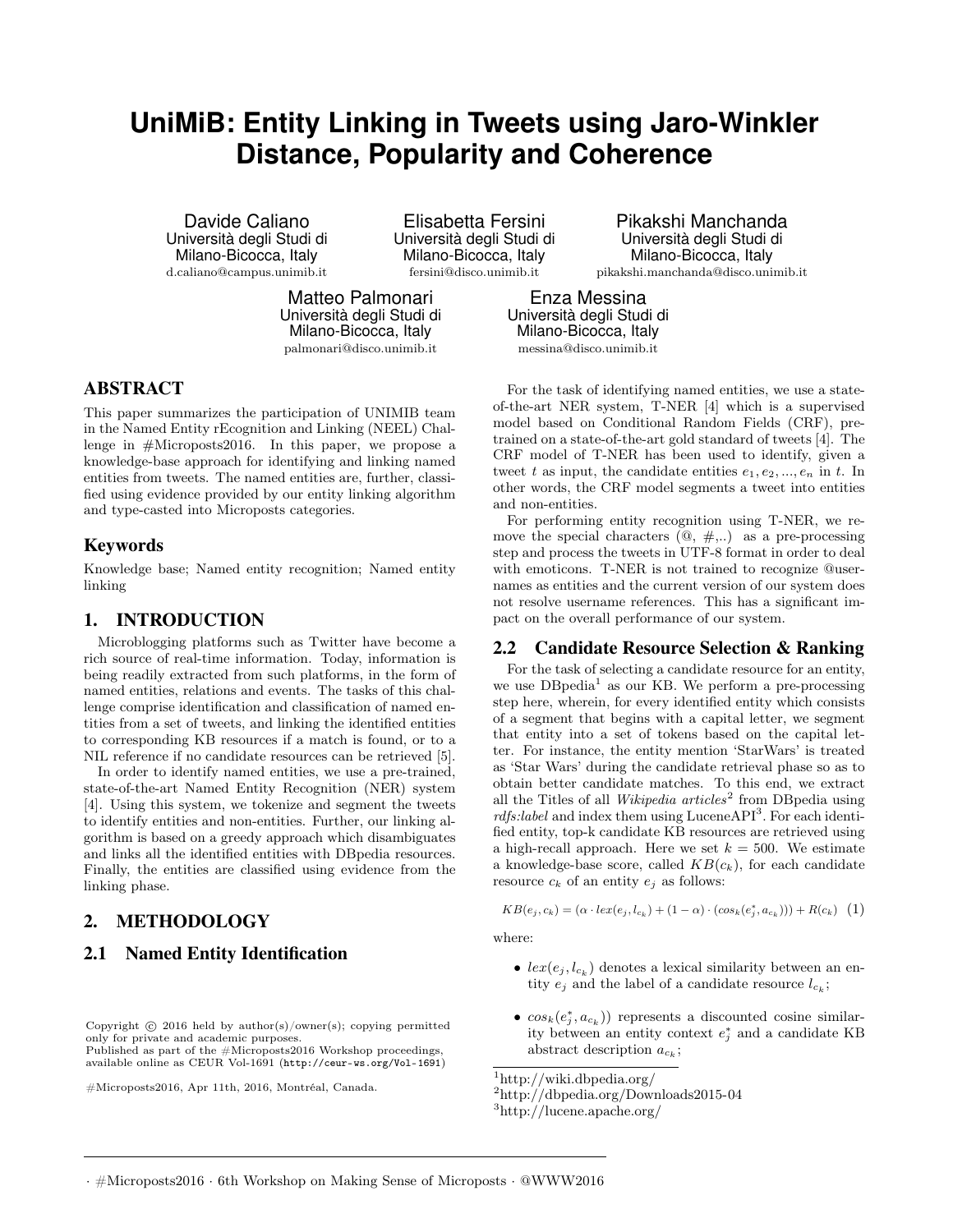•  $R(c_k)$  is a popularity measure of a given candidate in the KB.

More formally,  $lex(e_j, l_{c_k})$  is defined as follows:

$$
lex(e_j, l_{c_k}) = lcs(e_j, l_{c_k}) + W_D\left(\frac{JW(e_j, l_{c_k})}{W_D + 1}\right) \tag{2}
$$

where  $lcs(e_j, l_{c_k})$  denotes a normalized Lucene Conceptual Score<sup>4</sup> between  $e_j$  and  $l_{c_k}$ , while  $W_D \left( \frac{JW(e_j, l_{c_k})}{W_D + 1} \right)$  $W_D+1$  represents a string distance measure, based on the well-known Jaro-Winkler distance, between an entity and the label of a candidate resource. The coefficient  $W_D$  is set equal to 3.0 and represents a boosting coefficient that allows us to weigh more syntactically close matches. The asymmetric Jaro-Winkler distance weighs more edit distances occurring in the first subsequences of two strings, and is defined as:

$$
JW(e_j, l_{c_k}) = Jaro(e_j, l_{c_k}) + \frac{P'}{10} \cdot (1 - Jaro(e_j, l_{c_k}))
$$
 (3)

where *Jaro* is a similarity metric [2] and  $P'$  is a measure that takes into account the length of the longest common prefix of  $e_j$  and  $l_{c_k}$ . Moreover, in situations where a candidate label  $l_{c_k}$  is composed of more than one token, we calculate  $JW(e_j, l_{c_k})$  as follows:

$$
JW(e_j, l_{c_k}) = max(JW(e_j, P_1^{l_{c_k}}), ..., JW(e_j, P_n^{l_{c_k}}))
$$
 (4)

where  $P_i^{l_{c_k}}$  denotes one of every possible permutation of tokens in  $l_{c_k}$ . This particular step is undertaken because users may refer to an entity in a tweet using a concise, more popular substring of the entity, which may not necessarily be the first token of the entity itself. For instance, in the tweet,

#### @steph93065 shes hates me but she's no bigot, intelligent and correct most of the time. #Trump

we observe that candidate KB resources for the entity mention 'Trump' comprise of Trump (card game, rdf:type Thing), Donald Trump (rdf:type Person), and Trump (comics) (rdf:type CartoonCharacter), amongst other resources. By using the afore-mentioned equation (4), we are able to compute the JW distance for the entity mention 'Trump' not only with 'Donald Trump', which yields a low JW similarity, but also with 'Trump', which yields a high JW similarity.

To evaluate the second component  $cos_k(e_j^*, a_{c_k})$  of the KB score in equation (1), we have indexed the *extended abstracts* of all DBpedia resources. This has been done with an objective to be able to disambiguate an entity with a candidate label using an entity's usage context in the tweet, on one hand, and contextual evidence from the KB on the other. The measure  $\cos_k(e_j^*, a_{c_k})$ , which is used for denoting contextual similarity between an entity  $e_i$  and a KB candidate resource  $c_k$ , is defined as:

$$
cos_k(e_j^*, a_{c_k}) = \begin{cases} cos(e_j^*, a_{c_k}) & \text{if } k = 1\\ \frac{cos(e_j^*, a_{c_k})}{\log_2(k)} & k \ge 2 \end{cases}
$$
 (5)

where  $cos(e_j^*, a_{c_k})$  denotes the cosine similarity between an entity context  $e_j^*$  and a candidate KB abstract description

 $a_{c_k}$ . To compute equation (5), we retrieve the abstracts for all the top-k candidate resources  $c_1, c_2, ..., c_k$  from DB pedia. An entity context, denoted as  $e_j^*$ , is modelled as a vector composed of an identified entity  $e_j$  in a tweet  $t_i$  and the words in the tweet which have been tagged as noun / verb / adjective. Equation (5) allows us to scale the similarity with respect to each candidate abstract according to its ranking position.

Finally, the last contribution provided in equation (1) is provided by  $R(c_k)$ , which allows us to take into account the popularity of a given candidate in the KB for the final ranking. To this purpose, we computed the popularity  $R(c_k)$ of a KB resource  $c_k$  by using the following boosted Page Rank coefficient:

$$
R(c_k) = \beta \cdot PR(c_k) \tag{6}
$$

where  $PR(c_k)$  is the normalized PageRank coefficient [6], and  $\beta$  is a damping coefficient, which lies in the range [0,1], and has been experimentally determined as equal to 0.6.

In order to determine the optimal configuration of our system, the parameters have been experimentally evaluated. The top-k candidates are ranked using equation (1) where the score of each candidate resource is denoted by  $KB(c_k)$ . Finally, the value of  $\alpha$  in equation (1) has been investigated varying between the range [0,1] and the optimal value  $\alpha =$ 0 .7 results as the best configuration.

### 2.3 Entity Linking and Type Classification

We followed an unsupervised, greedy approach to link an entity with a DBpedia resource. In this way, we link every identified entity with a corresponding candidate resource with the highest candidate score achieved using equation (1). However, entities for which no candidate matches are retrieved from the index have been mapped to a NIL reference with an assigned type Thing. The entities are, further, classified using the relation rdf:type with the help of  $dbpedia-out Ontology<sup>5</sup>$ . For this purpose, we indexed the mapping-based types dataset of DB pedia classes<sup>6</sup>.

Moreover, we established a mapping between the DBpedia Ontology and Microposts categories (Thing, Person, Location, Organization, Event, Character and Product) by following the description of the Microposts categories [5] by the challenge organizers. Every DBpedia Ontology class that can not be mapped intuitively following this description, such as the Ontology class Species, has been mapped to the Microposts category Thing. We adopted only one exception to this rule, where we mapped the DBpedia Ontology class Name, with its subclasses, GivenName, Surname to the Microposts category Person. GivenNames and Surnames are used in tweets mostly to refer to a person in the real world, i.e., they are mentions of entities that would be re-classified under the Microposts category Person. This interpretation of mapping for names and surnames is inspired by previous work on mapping semantics [1].

### 2.4 Entity Boundary Re-Scoping

We performed an additional post-processing step, where an identified entity's boundary is re-scoped based on the label of the resource linked to the entity in the previous phase. We apply this step when the resource label is a substring of

<sup>4</sup>https://lucene.apache.org/core/4 6 0/core/org/apache/ lucene/search/similarities/TFIDFSimilarity.html

 $^{5}$ http://mappings.dbpedia.org/server/ontology/classes/ $^{6}$ http://dbpedia.org/Downloads2015-04